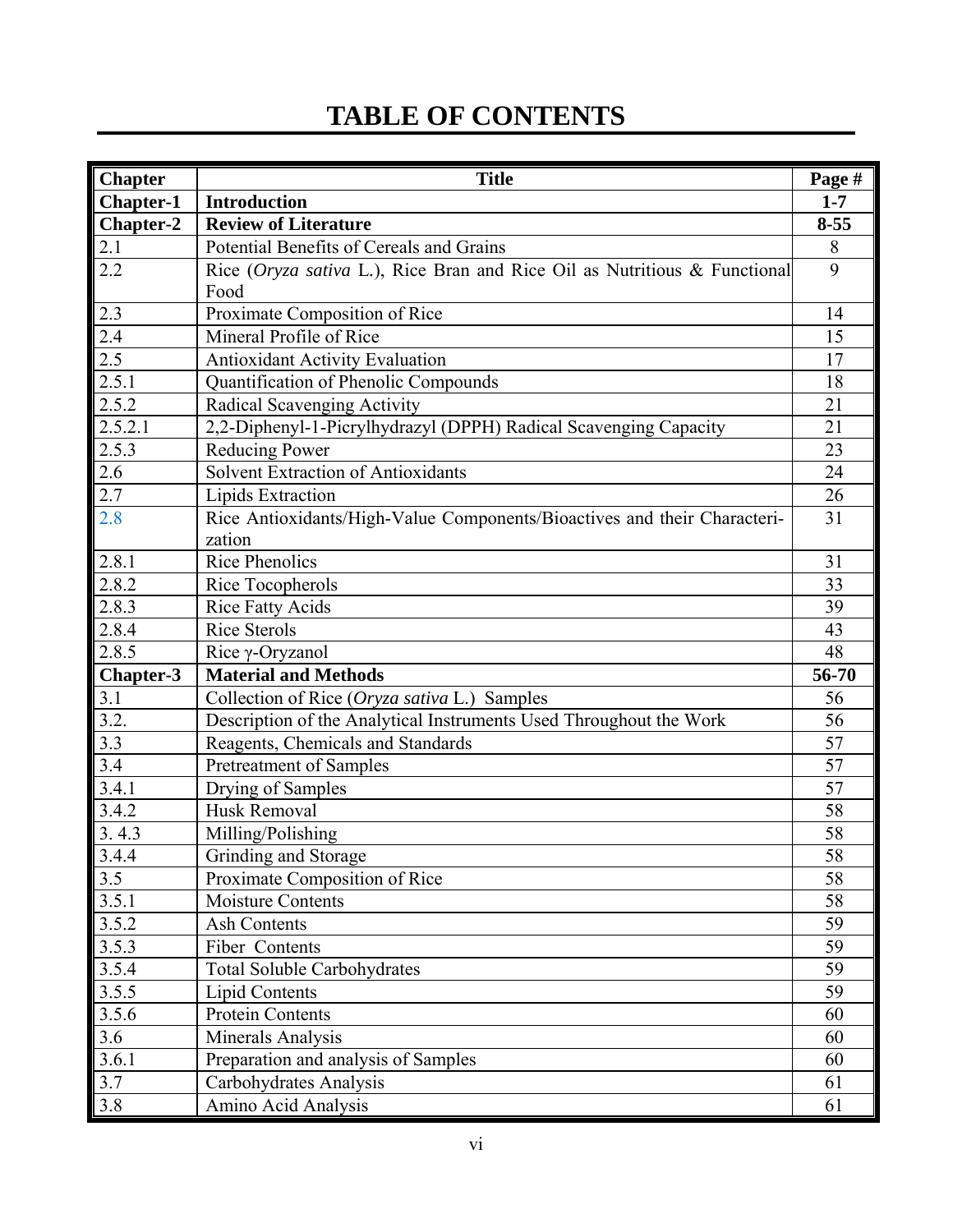| <b>Chapter</b>   | <b>Title</b>                                                                                             | Page #  |
|------------------|----------------------------------------------------------------------------------------------------------|---------|
| 3.9              | <b>Antioxidant Activity</b>                                                                              | 62      |
| 3.9.1            | <b>Antioxidant Extraction</b>                                                                            | 62      |
| 3.9.2            | <b>Total Phenolic Contents</b>                                                                           | 62      |
| 3.9.3            | Reducing Power                                                                                           | 63      |
| 3.9.4            | <b>Metal Chelating Activity</b>                                                                          | 63      |
| 3.9.5            | <b>DPPH Radical Scavenging Assay</b>                                                                     | 64      |
| 3.10             | Physico-chemical Characteristics of Rice Bran Oil                                                        | 64      |
| 3.10.1           | Density                                                                                                  | 64      |
| 3.10.2           | Refractive Index                                                                                         | 65      |
| 3.10.3           | <b>Iodine Value</b>                                                                                      | 65      |
| 3.10.4           | Saponification Value                                                                                     | 66      |
| 3.10.5           | Unsaponifiable Matter                                                                                    | 66      |
| 3.11             | <b>Fatty Acid Composition</b>                                                                            | 67      |
| 3.12             | <b>Sterol Composition</b>                                                                                | 67      |
| 3.12.1           | Saponification                                                                                           | 67      |
| 3.12.2           | Extraction and purification of sterol fraction                                                           | 68      |
| 3.12.3           | Silylation                                                                                               | 68      |
| 3.13             | <b>Tocopherols Composition</b>                                                                           | 69      |
| 3.14             | γ-Oryzanol composition                                                                                   | 69      |
| 3.15             | <b>Statistical Analysis</b>                                                                              | 70      |
| <b>Chapter-4</b> | <b>Results</b>                                                                                           | 71-125  |
| <b>Chapter-5</b> | <b>Discussion</b>                                                                                        | 126-153 |
| 5.1              | 5.1 Composition of Basic Fractions in Selected Varieties of Rice                                         | 126     |
| $\overline{5.2}$ | Proximate Composition of Rice and the By-product (Rice Bran)                                             | 126     |
| 5.3              | 5.3 Minerals Composition of Selected Varieties of Rice                                                   | 130     |
| 5.4              | Carbohydrates Composition of Selected Varieties of Rice                                                  | 131     |
| 5.5              | Amino Acid Composition of Rice                                                                           | 132     |
| 5.6              | <b>Evaluation of Antioxidant Activity</b>                                                                | 133     |
| 5.6.1            | Effect of Extraction Procedures on The Extracts Yields of Different Varie-<br>ties of Rice and Rice Bran | 133     |
| 5.6.2            | Effect of Extraction Procedures on the Total Phenolic Contents (TPC) of<br>Rice and Rice Bran            | 135     |
| 5.6.3            | Effect of Extraction Procedures on Reducing Power of Rice and Rice Bran                                  | 137     |
| 5.6.4            | Effect of Extraction Procedures on the DPPH Scavenging Activity ( $IC_{50}$                              | 139     |
|                  | mg/mL) of Rice and Rice Bran                                                                             |         |
| 5.6.5            | Effect of Extraction Procedures on the Metal Chelating Activity (EDTA Eq.)                               | 141     |
|                  | of Rice and Rice Bran                                                                                    |         |
| 5.7              | Oil Yield of rice and Rice Bran                                                                          | 143     |
| 5.7.1            | Physico-Chemical Properties of Rice Oils                                                                 | 143     |
| 5.7.1.1          | Iodine value                                                                                             | 144     |
| 5.7.1.2          | Refractive Index                                                                                         | 144     |
| 5.7.1.3          | Density                                                                                                  | 145     |
| 5.7.1.4          | Saponification value                                                                                     | 145     |
| 5.7.1.5          | Unsaponifiable matter                                                                                    | 145     |